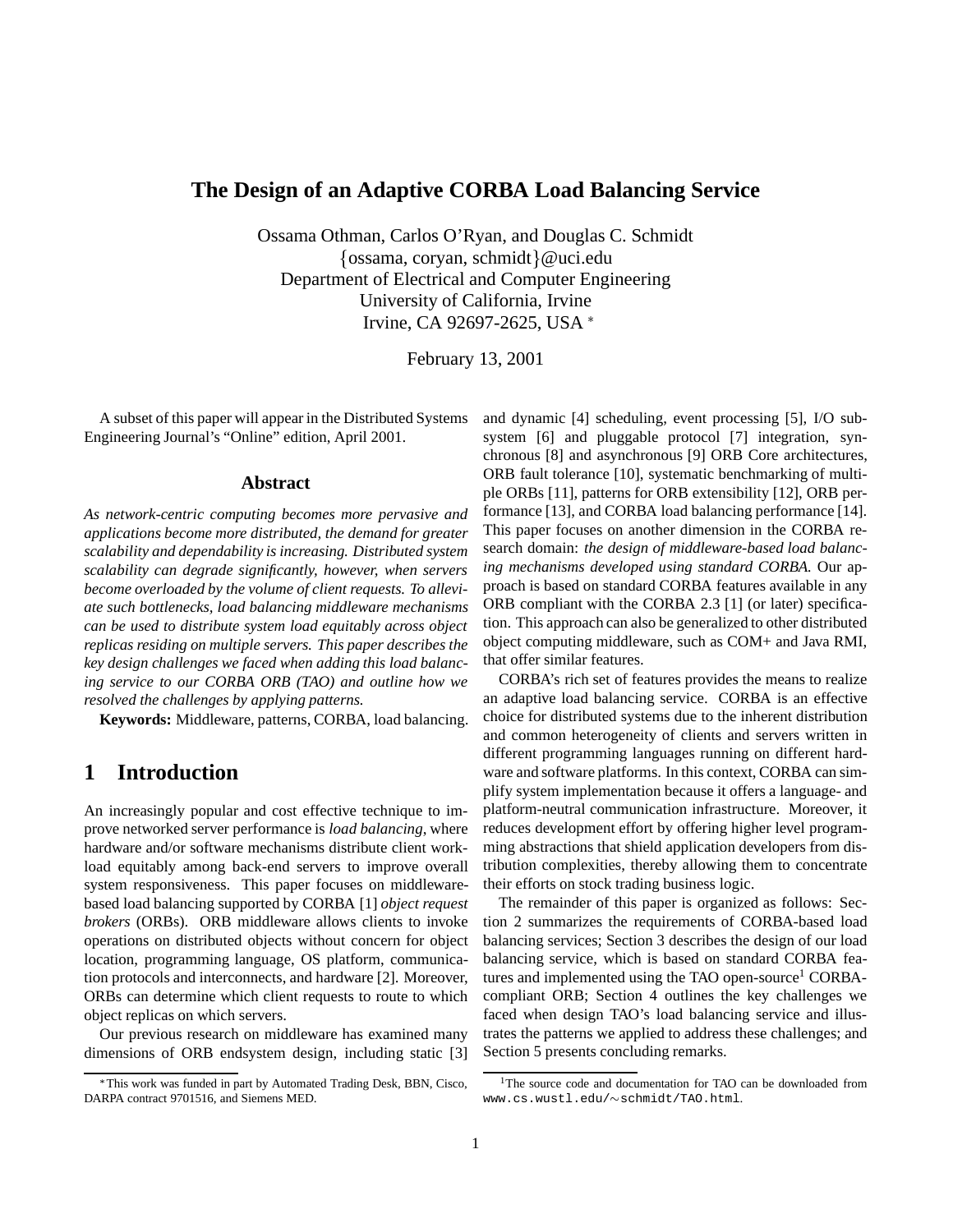# 2 **Requirements for a CORBA Load** certain conditions. For example, some applications may define **Balancing Service**

The OMG CORBA specification provides the core capabilities needed to support load balancing. In particular, a CORBA load balancing service can take full advantage of the *request forwarding* mechanism<sup>2</sup> mandated by the CORBA specification [1]. A CORBA server application can use this mechanism to forward client requests to other servers *transparently*, *portably*, and *interoperably*.

The CORBA specification, however, does not *standardize* load balancing interfaces. Nor does it specify load balancing mechanisms, which are left as implementation decisions for ORB providers. Below, therefore, we describe the key requirements that CORBA load balancing services should be designed to address.

**Support an object-oriented load balancing model:** In the CORBA programming model objects are the unit of abstraction and system architects reason about objects in order to manage their available resources. Thus, the granularity of load balancing in CORBA should be based on objects, rather than, *e.g.*, processes or TCP/IP addresses. Moreover, a load balancing service and ORB should coordinate the interactions amongst *multiple* object replicas. Sets of multiple object replicas are called *object groups* or *replica groups*.

**Client application transparency:** Distributing work load amongst multiple servers should require little or no modifications to the way in which CORBA applications are developed normally. In particular, a CORBA load balancing service should be as transparent as possible to clients and servers. Likewise, a general principle in CORBA is that client implementations should be as simple as possible. A CORBA load balancing service that follows this principle should therefore require no changes to clients whose requests it balances.

**Server application transparency:** Although load balancing should ideally require few modifications to servers, this goal is hard to achieve in practice. For example, load balancing a stateful CORBA object requires the transfer of its state to a new replica. The application implementation must either perform the transfer itself or define hooks that allow the load balancing framework to perform the state transfer as unobtrusively as possible [15].

The situation for stateless CORBA servers is different. In this case, the implementation of an server object's *servant*<sup>3</sup> should require no changes to support load balancing. Yet changes to the server *application* may still be required under

*ad hoc* load metrics, such as number of active transactions or user sessions. In practice, collecting these metrics may require some modifications to server application code.

**Dynamic client operation request patterns:** Load balancing services can be based on various client request patterns. For example, load balancers for certain types of systems assume client requests occur at deterministic or stochastic rates that execute for known or fixed durations of time. While these assumptions may apply for certain types of applications, such as continuous multimedia streaming [16], they do not apply in complex Internet or military [17] environments where client operation request patterns are dynamic and the duration of each request may not be known in advance. In this paper, therefore, we focus on load balancing techniques that do not require *a priori* scheduling information.

**Maximize scalability and equalize dynamic load distribution:** Although it is common practice to design lightweight load distribution capabilities, *e.g.*, based on extensions to naming services [18], these approaches do not balance dynamic loads equitably, which limits their scalability. Thus, a CORBA load balancing service must increase system scalability by maximizing dynamic resource utilization in a group of servers whose resources would not otherwise be used as efficiently. By improving resource utilization via load balancing, the overall scalability of the server group should be enhanced significantly.

**Increase system dependability:** Load balancing services can also handle certain types of server failures. By using administrative interfaces or automated policies, for example, clients that access a crashed or failing server can be migrated to other servers until the failure is resolved. Load balancing services need not provide full fault-tolerance capabilities, however, *i.e.*, it should not be the role of a load balancing service to detect and mask failures [19, 20]. Instead, they should provide mechanisms to handle those failures efficiently when they are detected by administrators or other components in the system.

**Support administrative tasks:** System administrators may need to add new object replicas dynamically, without disrupting or suspending service for existing clients. A good CORBA load balancing service should allow the dynamic addition of new replicas and adjust to the new load conditions rapidly. Likewise, the service should allow the removal of replicas for upgrades, preemptive maintenance, or re-allocation of system resources.

**Minimal overhead:** A CORBA load balancing service should not introduce undue latency or networking overhead since otherwise it can actually reduce–rather than enhance– overall system performance. In particular, an implementation

<sup>&</sup>lt;sup>2</sup>The standard CORBA LOCATION FORWARD GIOP message used to facilitate this request forwarding mechanism is discussed in Section 4.0.1.

<sup>&</sup>lt;sup>3</sup>The servant is a programming language entity that implements object functionality in a server application.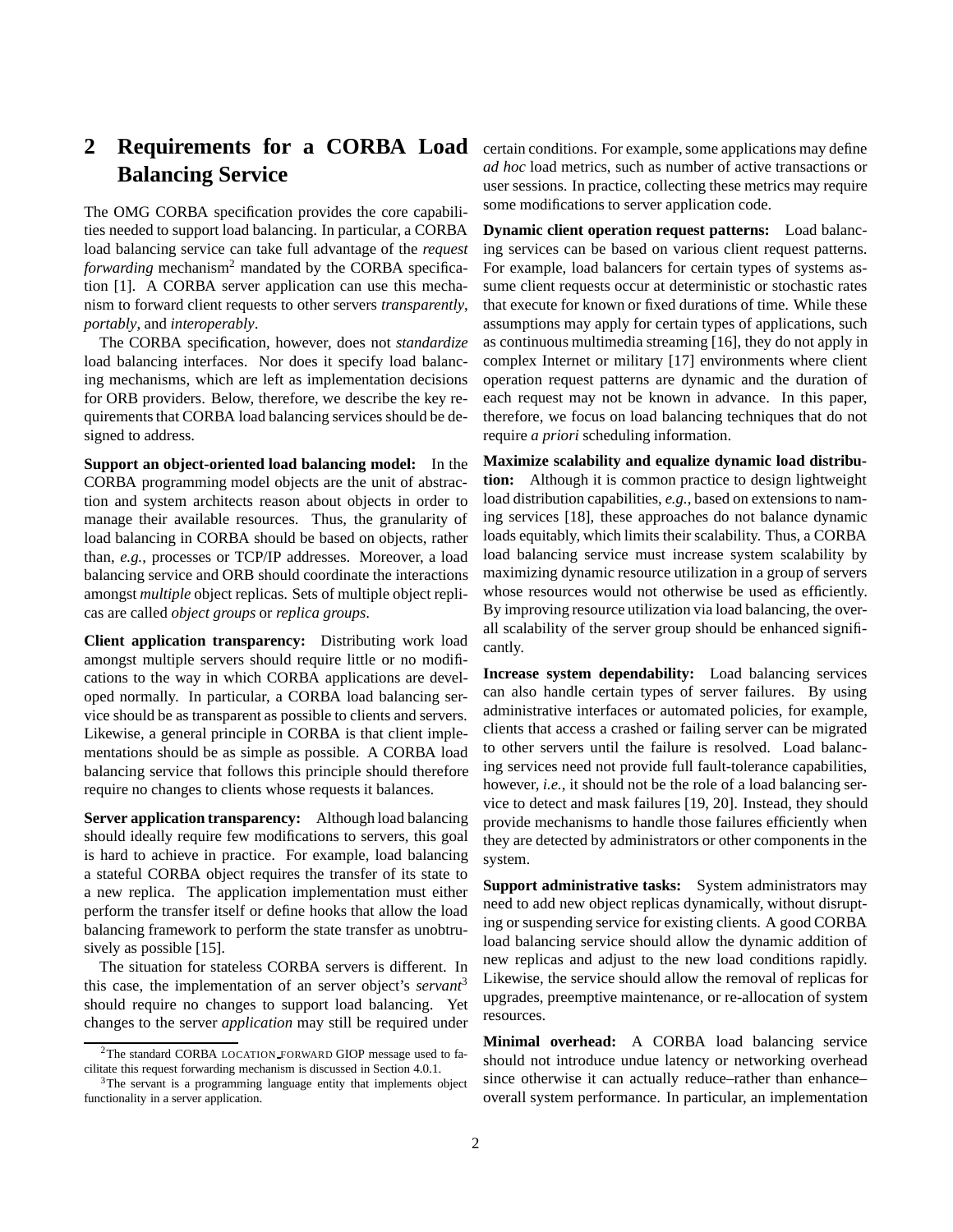that (1) increases the average number of messages per-request or (2) uses a single server to process all requests may be inappropriate for high-performance and/or large-scale applications. [30] illustrates empirically how certain load balancing strategies can degrade overall performance due to excess overhead.

**Support application-defined load metrics and balancing policies:** Different types of applications have different notions of load. Thus, a CORBA load balancing service should allow applications to:

- *Specify the semantics of metrics used to measure load* – For example, some applications may want to balance CPU load, whereas other applications may be more concerned with balancing I/O resources, communication bandwidth, or memory load.
- *Set policies that determine the load balancing service's semantics* – For example, some applications may want to distribute load uniformly, others randomly, and still others may want load distributed based on dynamic metrics, such as current CPU load or current time.

Support for application-defined metrics and policies need not affect client transparency because these policies can be administered solely for server replicas. Thus, clients can be shielded from knowledge of load balancing metrics and policies.

**CORBA interoperability and portability:** Application developers rarely want to be restricted to a single provider's ORB. Therefore, a CORBA load balancing service should not rely on extensions to GIOP/IIOP, which are standard protocols that allow heterogeneous CORBA clients and servers to interoperate. Likewise, it is desirable to avoid implementing load balanced objects by adding proprietary extensions to an ORB.

# **3 The Design of TAO's Load Balancing Service for CORBA**

This section describes the design of an adaptive load balancing service in TAO [3], which is a CORBA-compliant ORB that supports applications with stringent QoS requirements. TAO's load balancing service is designed to support the requirements presented in Section 2.

## **3.1 Component Structure in TAO's Load Balancing Service**

Figure 1 illustrates the components<sup>4</sup> in the TAO's load balancing service, which supports adaptive load balancing and



Figure 1: Components in the TAO Load Balancing Service

on-demand request forwarding. Each of these components is outlined below:

**Replica locator:** This component identifies which replicas will receive which requests. It is also the mechanism that binds clients to the identified replicas. The replica locator can be implemented portably using standard CORBA portable object adapter (POA) mechanisms, such as servant locators [2], which implement the Interceptor pattern [22]. The Replica locator forwards each request it receives to the replica selected by the load analyzer described below.

**Load monitor:** This component (1) monitors loads on a given replica, (2) reports replica loads to a load balancer, and (3) responds to load advisories sent by the load balancer. As depicted in Figure 2, a load monitor can be configured with either of two policies:

- *Pull policy* In this mode, a load balancer can query a given replica load on-demand, *i.e.*, "pull" loads from the load monitor.
- *Push policy* In this mode, a load monitor can "push" load reports to the load balancer.

A load monitor also processes load advisories sent by the load balancer and informs replicas when they should accept requests versus forward them back to the load balancer.

**Load analyzer:** This component decides which replica will receive the next client request. The replica locator described above obtains a reference to a replica from the load analyzer

<sup>&</sup>lt;sup>4</sup>The term *component* used throughout this paper refers to a "component" in the general sense, *i.e.*, an identifiable entity in a program, rather than in the more specific sense of the CORBA Component Model [21].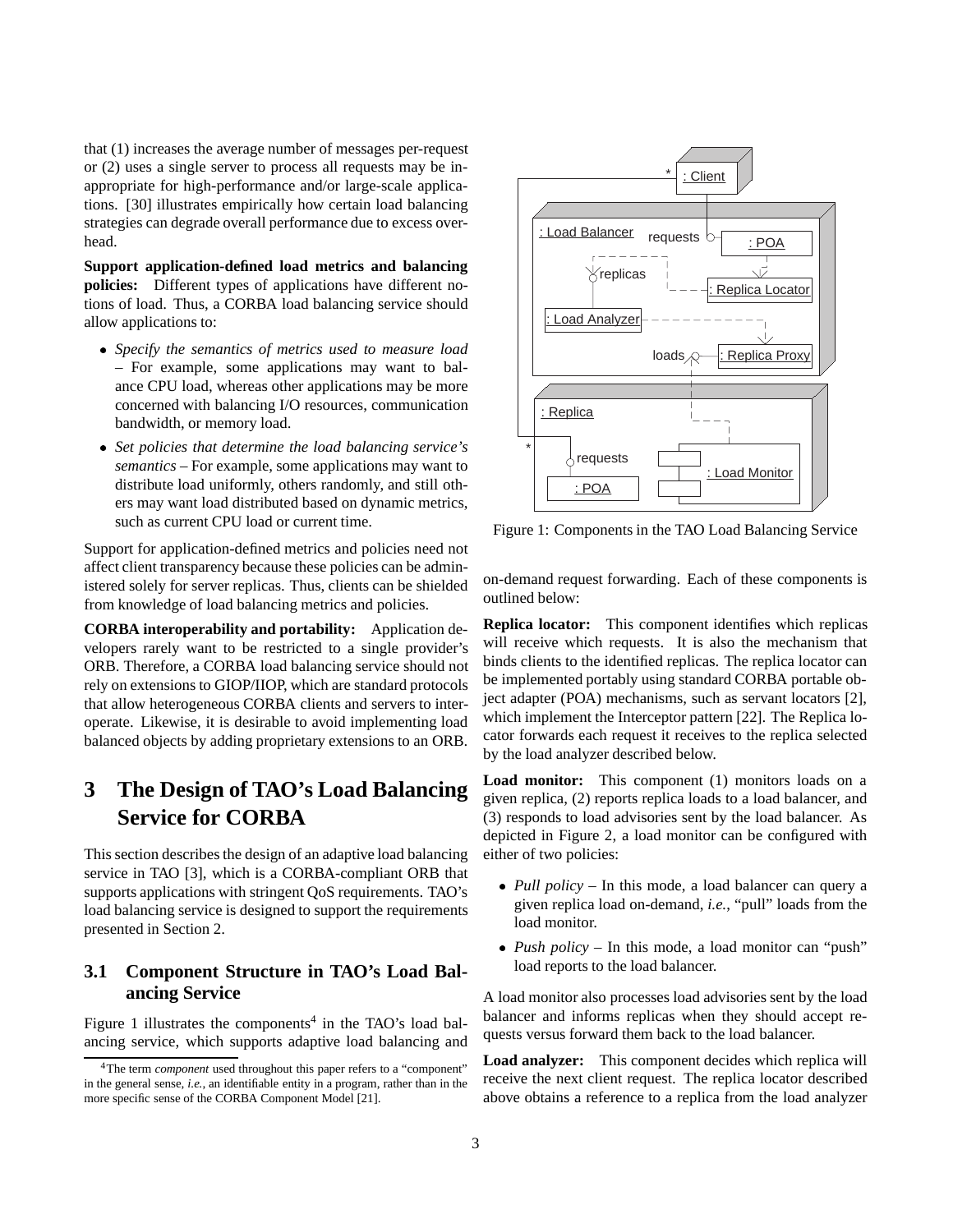

Figure 2: Load Reporting Policies

and then forwards the request to that replica. The load analyzer also allows a load balancing strategy to be selected explicitly at run-time, while maintaining a simple and flexible design. Since the load balancing strategy can be chosen at run-time, replica selection can be tailored to fit the dynamics of a system that is being load balanced.

**Replica proxy:** Each object managed by TAO's load balancing service communicates with it via a unique proxy. The load balancer uses these replica proxies to distinguish different replicas to workaround CORBA's so-called "weak" notion of object identity [20], where two references to the same object may have different values. Thus, it is only possible to compare the *equivalence* of two object references. Two object references are equivalent if they refer to the same object. Otherwise, they are not equivalent if they do not refer to the same object or the ORB was unable to make this determination. It is the intentional ambiguity of the latter case that makes CORBA object identity "weak."<sup>5</sup> Section 4.0.5 discusses the replica proxy in more detail.

**Load balancer:** This component is a mediator that integrates all the components described above. It provides an interface through which load balancing can be administered, without exposing clients to the intricate interactions between the components it integrates.

### **3.2 Dynamic Interactions in TAO's Load Balancing Service**

As described in [30], selecting a target replica using a nonadaptive balancing policy can yield non-uniform loads across replicas. In contrast, selecting a replica adaptively for each request can incur excessive overhead and latency. To avoid either extreme, therefore, TAO's load balancing service provides a hybrid solution via one of its load balancing strategies, whose interactions are shown in Figure 3. Each interaction in



Figure 3: TAO Load Balancer Interactions

Figure 3 is outlined below.

- 1. A client obtains an object reference to what appears to be a replica and invokes an operation. In actuality, however, the client transparently invokes the request on the load balancer itself.
- 2. After the request is received from the client, the load balancer's POA dispatches the request to its servant locator, *i.e.*, the replica locator component.
- 3. Next, the replica locator queries its load analyzer for an appropriate server replica.
- 4. The replica locator then transparently redirects the client to the chosen replica.
- 5. Requests will continue to be sent *directly* to the chosen replica until the load balancer detects a high load on that replica. The additional indirection and overhead incurred by per-request load balancing architectures is eliminated since the client communicates with the replica directly.
- 6. The load balancer monitors the replica's load. Depending on the load reporting policy (see *load monitor* description in Section 3.1) that is configured, the load monitor will either report the load to the balancer or the load balancer will query the load monitor for the replica's load.
- 7. As loads are collected by the load balancer, the load analyzer analyzes the load on the replica.
- 8. If a replica becomes overloaded the load balancer can dynamically forward the client to another less loaded replica. To achieve the transparency requirements outlined in Section 2, TAO's load balancer does not communicate with the client application when forwarding it to another replica. Instead, TAO's load balancer issues a load advisory to the replica's load monitor.

 $5$ See [23] for the rationale behind CORBA's object identity semantics.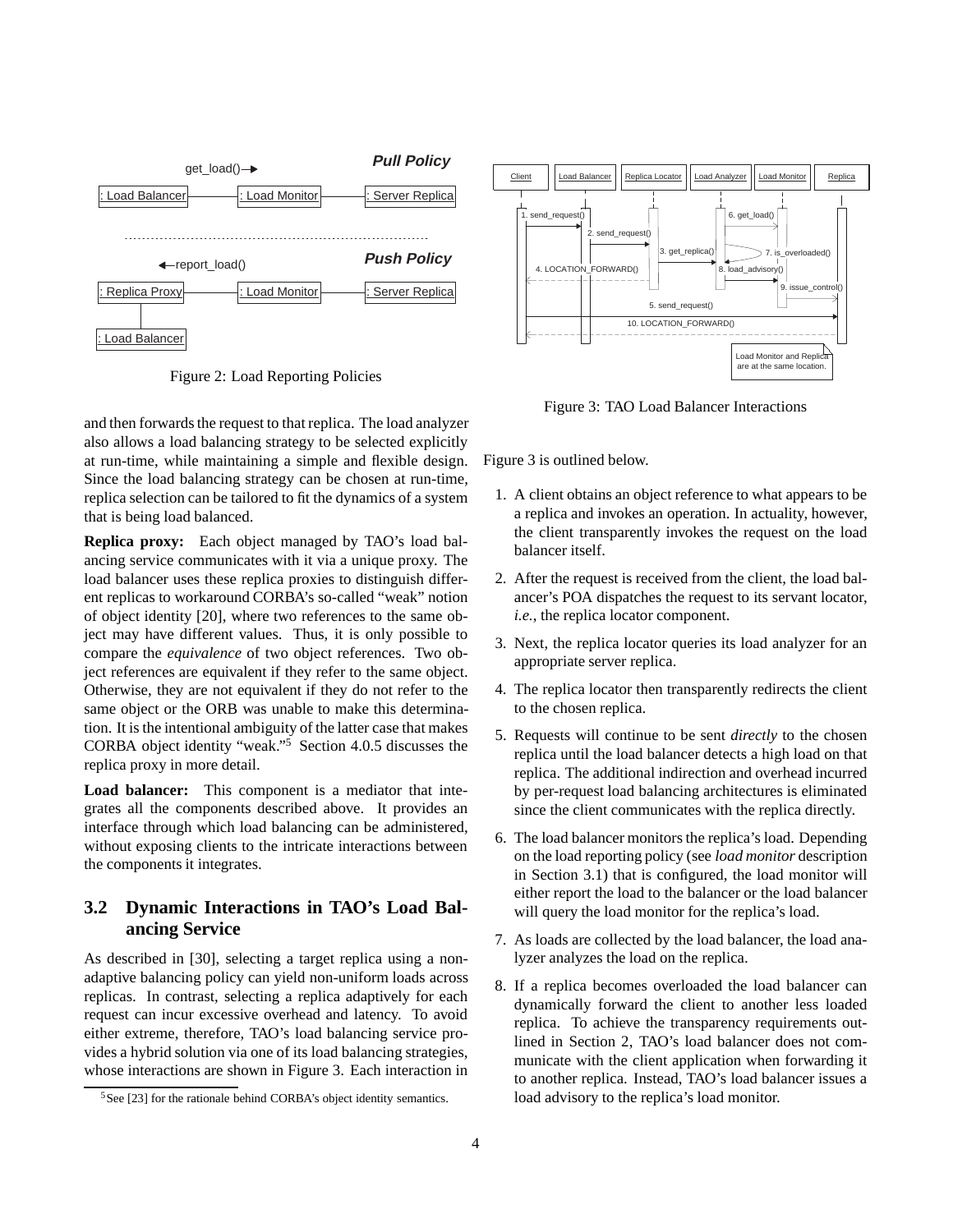- 9. The load monitor issues a control message to the replica. Depending on the contents of the load advisory issued by the load balancer, this control message will cause the replica to either accept or redirect requests.
- 10. When instructed by the load monitor, the replica uses the GIOP LOCATION FORWARD message to redirect the next request sent by a client back to the load balancer.
- 11. At this point the load balancing cycle starts again.

## **4 Design Challenges and Their Solutions**

The following design challenges were identified prior to and during the development of TAO's load balancing service:

- 1. Implementing portable load balancing
- 2. Enhancing feedback and control
- 3. Supporting modular load balancing strategies
- 4. Coping with adaptive load balancing hazards
- 5. Identifying objects uniquely
- 6. Integrating all the load balancing components effectively

These challenges and the solutions we applied to address them are discussed below. The solutions to each design challenge manifest themselves within the load balancing service components described in Section 3.1.

#### **4.0.1 Challenge 1: Implementing Portable Load Balancing**

**Context:** A CORBA load balancing service is being implemented in accordance with the requirements outlined in Section 2.

**Problem:** Changing application code–particularly client applications–to support load balancing can be tedious, errorprone, and costly. Changing the middleware infrastructure to support load balancing is also problematic since the same middleware may be used in applications that do not require load balancing, in which case extra overhead and footprint may be unacceptable. Likewise, using *ad hoc* or proprietary interfaces to add load balancing to existing middleware can increase maintenance effort and may be unattractive to application developers who fear "vendor lock-in" from features that are unavailable in other middleware.

So, how can we implement load balancing transparently *without* changing applications, middleware or using proprietary features?

**Solution**  $\rightarrow$  the Interceptor pattern: The Interceptor pattern [22] allows a framework to transparently add services that are triggered automatically when certain events occur. This pattern enhances extensibility by exposing a common interface implemented by a *concrete interceptor*. Methods in this interface are invoked by a *dispatcher*.

The Interceptor pattern can be implemented via standard CORBA POA [1] features. For example, the role of the interceptor is played by a *servant locator*<sup>6</sup> and the role of the dispatcher is played by a *POA*. In particular, a *replica locator* can implement the standard CORBA ServantLocator [1] interface provided by the POA.

Figure 4 illustrates how load can be balanced transparently using standard CORBA features. Initially, clients are given



Figure 4: Load Balancing Transparency in Applications: (a) request forwarded by the client and (b) request forwarded on behalf of the client.

an object reference to the load balancer, so they first issue requests to the load balancer. The load balancer's servant locator intercepts those requests and forwards them transparently to the appropriate replicas. Depending on the type of client binding granularity selected by the application, one of the following actions will occur:

- The client will forward requests to the appropriate replica, as shown in Figure 4(a); or
- The load balancer will forward requests to the appropriate replica on behalf of the client, as shown in Figure 4(b).

 $6$ Servant locators are a meta-programming mechanism [24] that allows CORBA server application developers to obtain custom object implementations dynamically, rather than using the POA's active object map [13].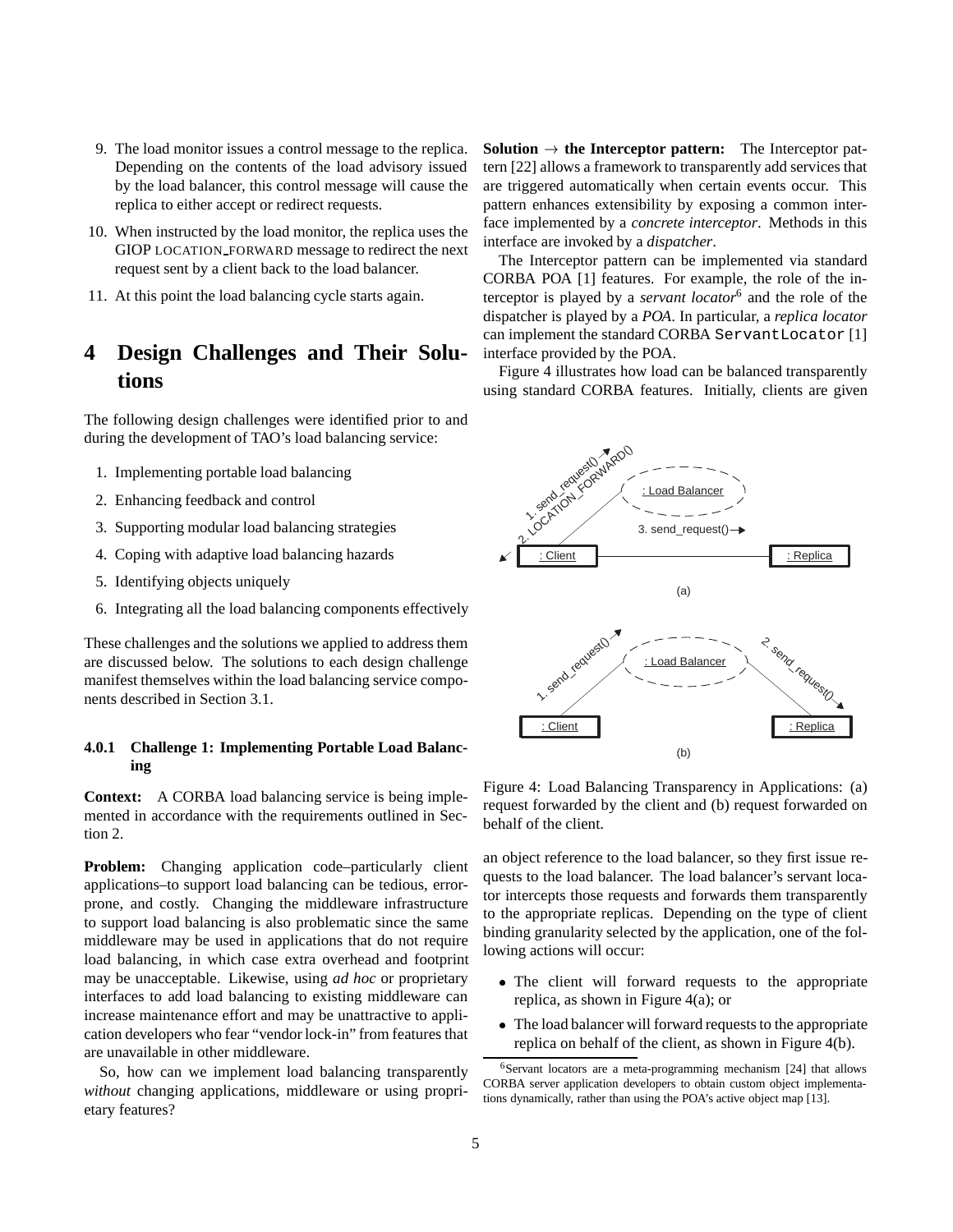**Applying the solution in TAO:** In TAO, each replica registers itself with the load balancer. Each replica then becomes a potential candidate to handle a request intercepted by the load balancer. The interception is performed by a servant locator.

TAO's load balancer implements its own servant locator, which is registered with the load balancer's POA. When a new request arrives, the POA delegates the task of locating a suitable servant to the servant locator, rather than using the servant lookup mechanism in the POA's active object map [13]. Thus, the load balancer can use the servant locator to forward requests to the appropriate replica transparently, *i.e.*, without affecting server application code.

After receiving a request, the replica locator obtains a reference to the replica chosen by the load analyzer (see Section 4.0.3) and throws a ForwardRequest exception initialized with a copy of that reference. The server ORB catches this exception and then returns a LOCATION FORWARD GIOP message. When the client ORB receives this message, the CORBA specification requires it to

- 1. Re-issue the request to the new location specified by the object references embedded in the LOCATION FORWARD response; and
- 2. To continue using that location until either the communication fails or the client is redirected again.

Thus, a server application and an ORB can forward client requests to other servers *transparently*, *portably*, and *interoperably*.

#### **4.0.2 Challenge 2: Enhancing Feedback and Control**

**Context:** An *adaptive* load balancing service must determine the current load conditions on replicas registered with it. A load balancer should not need to know the type of load metric beforehand, however. Moreover, a load balancer must take steps to ensure that loads across its registered replicas are balanced. These steps include (1) forcing the replica to redirect the client back to the load balancer when its load is high and (2) forcing the replica to once again accept client requests when its load is nominal.

**Problem:** Sampling loads from replicas should be as transparent as possible to the replicas. If load sampling was not transparent, a load balancer would have to sample loads from server replicas directly, which is undesirable since it would require replicas to collect loads. If replicas collect loads, however, application developers must modify existing application code to support load balancing. Such an obtrusive design does not scale well from a deployment point of view, nor is it always feasible to alter existing application code.

Moreover, a load balancer should not be tightly coupled to a particular load metric. Only the *magnitude* of the load should be considered when making load balancing decisions, so that a load balancer can support any type of load metric, rather than just one type of metric. The same deployment scalability issues encountered for load sampling transparency also apply here. If a load balancer were load-metric specific it would be costly to deploy load balancers for distributed applications that require balancing based on several load metrics. For example, a separate load balancer would be needed to balance replicas based on various metrics, such as CPU, I/O, memory, network, and battery power utilization.

In addition, a load balancer must react to various replica load conditions to ensure that loads across replicas are balanced. For example, when high load conditions occur, a replica must be instructed to forward the client request back to the load balancer so subsequent requests can be reassigned to a less loaded replica.

So, how can we implement a flexible load balancing service that can be extended to support new load metrics, as well as different policies to collect such metrics?

**Solution**  $\rightarrow$  the Strategy and Mediator patterns: The Strategy [25] design pattern allows the behavior of frameworks and components to be selected and changed flexibly. For example, the same interface can be used to obtain different types of loads on a given set of resources. Only object implementations must change since load measuring techniques may differ for each type of load. Each implementation is called a "strategy" and can be embodied in an object called a *load monitor*.

A load monitor implements a strategy for monitoring loads on a given resource. The interface for reporting loads to the load balancer or to obtain loads from the load monitor remains unchanged for each load monitoring strategy. Strategizing load monitoring makes it possible to use a load balancer that is not specific to a particular type of load, such as CPU load or battery power utilization. Thus, a load balancer need not be specialized for a given type of load. This design simplifies deployment of a load balanced distributed system since one load balancer can balance many different types of load.

The Mediator [25] design pattern defines an object that encapsulates how objects will interact. In addition to playing the role of a strategy, a load monitor acts as a mediator between the load balancer and a given replica. This pattern ensures there is a loose coupling between the load balancer and the server replicas. Thus, the load balancer need not have any knowledge of the interface exported by the replica.

In its capacity as a mediator, a load monitor responds to load balancing requests sent by the load balancer. Depending on the type of request the load balancer sends to the load monitor, the replica will either continue accepting client requests or redirect the client back to the load balancer. Note that the load balancer never interacts with the replica directly – all interaction occurs via the load monitor. Similarly, the replica never interacts with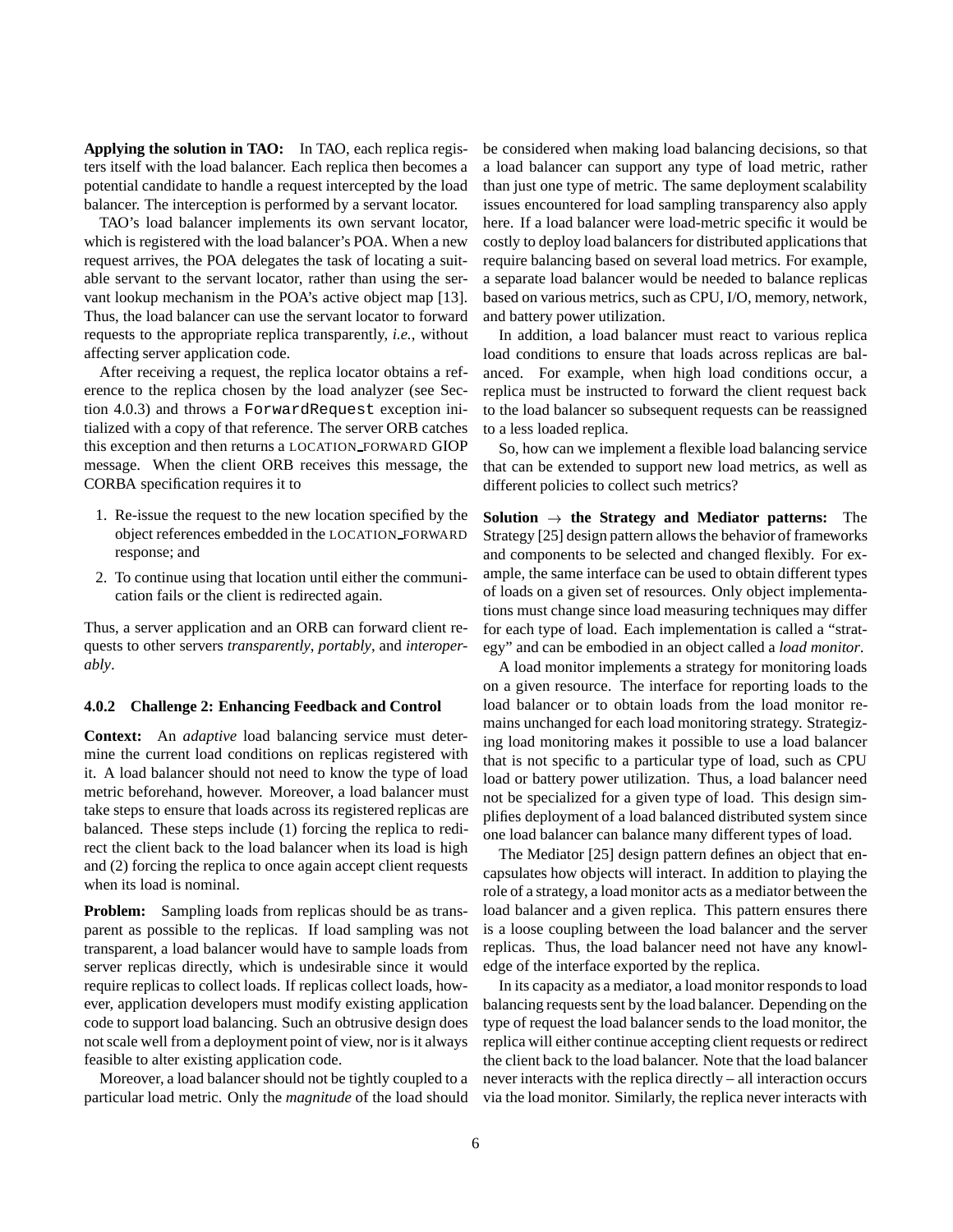the load balancer directly. Instead, it interacts with the load balancer indirectly through the load monitor.

**Applying the solution in TAO:** When registering a replica with TAO's load balancer, its corresponding load monitor is also registered. As shown in Figure 5, the load balancer





queries the load monitor for the load on the current replica, assuming that pull-based load monitoring is being used (see Section 3.1). In other words, the load balancer receives *feedback* from the load monitor. Load balancing control messages– called *load advisories*–are then sent to the load monitor from the load balancer and set the state of the current replica load to one of the following values:

- *Nominal* When the load is nominal, the replica continues to accept requests.
- *High* A high load advisory causes the replica to redirect client requests by forwarding them back to the load balancer, at which point the load balancer forwards the request to a less loaded replica.

These two state values are the defaults provided by TAO. Users can define their own customized load states, however, by customizing the load analyzer and load monitor component implementations.

TAO's load balancer is *adaptive* due to the bi-directional feedback/control channel between the load monitor and the load balancer, which allows TAO's load balancer to administer *control*. Since the load monitor is decoupled from the load balancer it is also possible to balance loads across replicas based on various types of load metrics. For instance, one type of load monitor could report CPU loads, whereas another could report I/O resource load. The fact that the type of load presented to the load balancer is opaque allows the same load balancer–specifically the load analysis algorithm–to be reused for any load metric.

#### **4.0.3 Challenge 3: Supporting Modular Load Balancing Strategies**

**Context:** A distributed system employs a load balancing service to improve overall throughput by ensuring that loads across replicas are as uniform as possible. In some applications, loads may peak in a predictable fashion, such as at certain times of the day or days of the week. In other applications, loads cannot be predicted easily *a priori*.

**Problem:** Since certain load analysis techniques are not suitable for all use-cases, it may be useful to analyze a set of replica loads in different ways depending on the situation. For example, to predict future replica loads it may be useful to analyze the history of loads for a given object group, thereby anticipating high load conditions. Conversely, this level of analysis may be too costly in other use-cases, *e.g.*, if the duration of the analysis exceeds the time required to complete client request processing.

In some applications it may even be necessary to change the load analysis algorithm dynamically, *e.g.*, to adapt to new application workloads. Moreover, bringing the system down to reconfigure the load balancing strategy may be unacceptable for applications with stringent  $24 \times 7$  availability requirements. Likewise, application developers may be interested in evaluating several alternative load balancing policies, in which case requiring a full recompilation or relink cycle would unduly increase system development effort. A load balancing service cannot simply implement all possible load balancing strategies, however, *e.g.*, application developers may wish to define application-specific or *ad-hoc* load balancing algorithms during testing or deployment.

So, how can we allow dynamic (re)configurations of the load balancing service, such as the load monitor and load analyzer, without requiring expensive system recompilations or interruptions of service?

**Solution**  $\rightarrow$  the Component Configurator pattern: The *Component Configurator* design pattern [22] allows applications to link and unlink components into and out of an application at run-time. In TAO's load balancing service this pattern can be used to change the replica selection strategy dynamically. Thus, a load balancer can use this pattern to adapt to different load balancing use-cases, without being hard-coded to handle just those use-cases.

At times it may be necessary to load balance only a few replicas, in which case a simple load balancing strategy may suffice. In other situations, such as during periods of peak activity during the workday, a load balancing strategy may need modifications to account for increased load. In such cases, a more complex strategy may be necessary. The Component Configurator pattern makes it easy to dynamically configure load balancing algorithms appropriate for different use-cases *without* stopping and restarting the load balancer.

**Applying the solution in TAO:** TAO's load analyzer uses the Component Configurator pattern to customize the load balancing algorithm used when making load balancing decisions, as depicted in Figure 6. TAO's load balancing service can be configured dynamically to support the following strategies:

 **Round-robin:** This non-adaptive strategy is straightforward and does not take load into account. Instead, it simply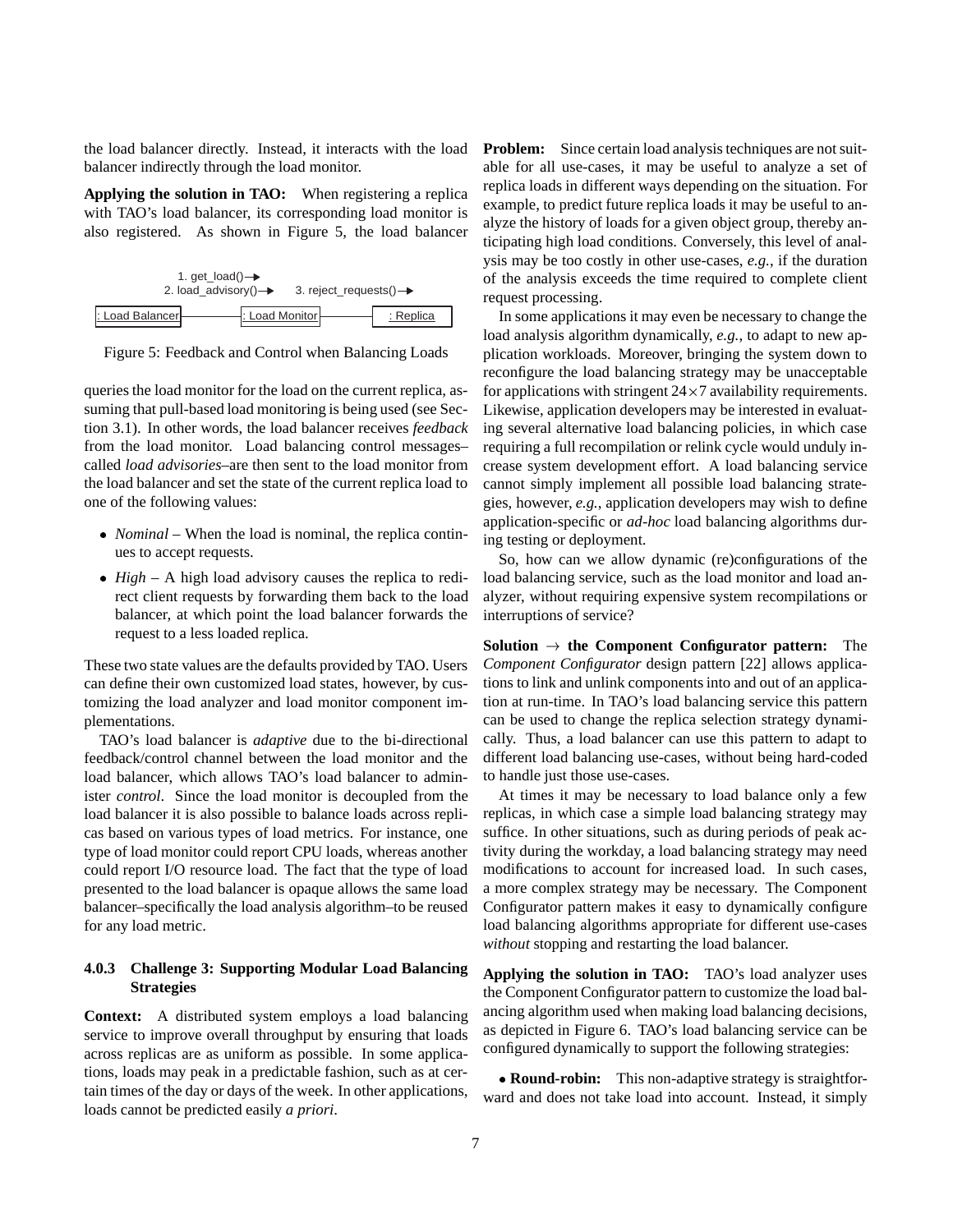

Figure 6: Applying the Component Configurator Pattern to TAO's Load Balancing Service

causes a request to be forwarded to the next replica in the object group being load balanced [18].

• Minimum dispersion: This adaptive strategy is more sophisticated than the round-robin algorithm described above. The goal of this strategy is to ensure load differences fall within a certain tolerance, *i.e.*, it attempts to ensure that the average difference in load between each replica is minimized. The following steps are used in this on-demand adaptive strategy:

- 1. The average load across all replicas within a given object group is updated each time a load balancing decision occurs.
- 2. The instantaneous load on each replica is then compared to the average load.
- 3. If the difference between the average load and the instantaneous load is larger than the tolerance set by the *minimum dispersion* load balancing strategy, the load balancer will attempt to decrease the difference so that they fall within the tolerance.

Note that a set of replicas balanced via this strategy will not necessarily have the same load on each of them, but over time the load *dispersion* between the replicas will be minimized.

A large amount of work on load balancing strategies [26] has already been done. Many of those same strategies can be integrated in to the CORBA-based load balancing service via the Component Configurator pattern implementation described above.

#### **4.0.4 Challenge 4: Coping With Adaptive Load Balancing Hazards**

**Context:** A customized adaptive load balancing strategy is under development by a distributed application developer. This load balancing strategy will be used to balance loads across a group of replicas.

**Problem:** Adaptive load balancing has the potential to improve system responsiveness. It is hard to ensure the stability of loads across replicas when the overall state of distributed systems changes quickly due to the following hazards:

 **Thundering herd:** When a less loaded replica suddenly becomes available, a "thundering herd" phenomenon may occur if the load balancer forwards all requests to that replica immediately. If the rate at which the loads are reported and analyzed is slower than the rate at which requests are forwarded to the replica, it is possible that the load on that replica will increase rapidly. Ideally, the rate at which requests are forwarded to replicas should be less than or equal to the rate at which loads are reported and analyzed. Satisfying this condition can eliminate the thundering herd phenomenon.

 **Balancing paroxysms:** The smaller the number of replicas, the harder it can be to balance loads across them effectively. For example, if only two replicas are available then one replica may be more loaded than the other. A naive load balancing strategy will attempt to shift the load to the less loaded replica, at which point it will most likely become the replica with the greater load. The entire process of shifting the load may begin again, causing system instability.

So, how can we adapt to dynamic changes in load, but without overreacting transient, short lived or sample errors in the load metric?

**Solution**  $\rightarrow$  **Dampening load sampling rates and request redirection:** The *minimum dispersion* load balancing strategy described in Section 4.0.3 can be employed to alleviate the thundering herd phenomenon and balancing paroxysms since it will not attempt to shift loads the moment an imbalance occurs. Specifically, by relaxing the criteria used to decide when loads across a group of replicas is balanced, a load balancer can adjust to large load discrepancies with less probability of experiencing the hazards discussed above. The criteria for deciding when to shift loads can also change dynamically as the number of replicas increases.

Using control theory terminology, this behavior is called *dampening*, where the system minimizes unpredictable behavior by reacting slowly to changes and waiting for definite trends to minimize over-control decisions. TAO's minimum dispersion balancing strategy does not react to changes in load immediately because its default load balancing strategy averages instantaneous load samples with older load values.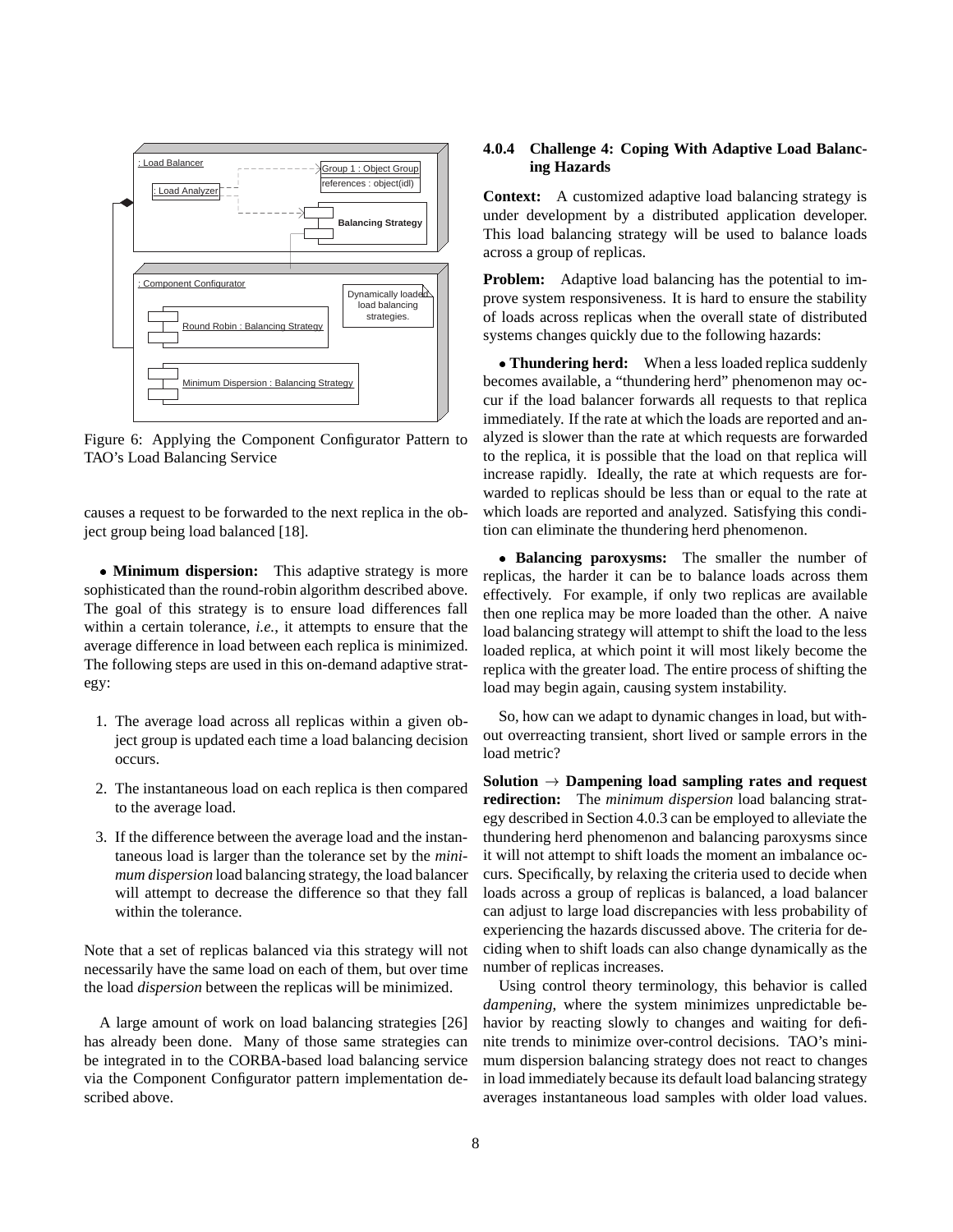The empirical results presented in [30] illustrate the effects of TAO's dampening mechanisms.

#### **4.0.5 Challenge 5: Identifying Objects Uniquely**

**Context:** A load balancing service that manages multiple objects is responsible for collecting and analyzing information, such as the state, health, and environmental conditions, throughout the lifetime of each object it manages. This information is obtained from the load monitor, as described in Section 4.0.2. In some applications using a *pull model* to acquire the load information may not scale well and can be hard to optimize. In contrast, *push models* can resubmit load information when it has changed beyond a pre-set threshold or after a fixed period of time.

**Problem:** When receiving information about the load in one replica the load balancing service should determine the source of the load information efficiently and uniquely. This goal can be achieved easily via pull models, but it is harder to implement via push models. CORBA does not provide a lightweight mechanism to determine the source of a request.7 Moreover, as described in Section 3.1, CORBA provides*weak identity* for objects, relying on the replica object reference to distinguish them would not be portable.

So, how can we portably and efficiently determine the source of the load information?

 $Solution \rightarrow$  the Asynchronous Completion Token pattern: This pattern is used to efficiently dispatch processing tasks that result from responses to asynchronous operations invoked by a client [22]. In the load balancing service, the replica proxy plays the role of an asynchronous completion token (ACT). Load monitors communicate load updates via their replica proxy objects, as shown in Figure 7. The load balancing service creates a unique replica proxy for each monitor. When the replica proxy implementation creates and caches the identity of the replica ACT and load monitor that will later use the replica proxy. This design allows the replica proxy to determine the identity of the remote replica efficiently whenever new load information is received.

**Applying the solution in TAO:** TAO uses a CORBA Object to play the role of an asynchronous completion token. The load balancing service creates a different CORBA Object–called a ReplicaProxy–for each replica. This proxy is created when the replica registers itself with the load balancing service initially. All future communication with the load balancing service is performed through the proxy. The Asynchronous Completion Token pattern allows the load balancing service to process the requests from each replica efficiently and unambiguously.



Figure 7: Identifying the Source of a Message Uniquely

As each load is reported to the ReplicaProxy, the load analyzer is notified that a new load is available for analysis. Since the ReplicaProxy caches the object reference of its corresponding replica, the load balancer can redirect the client to a nominally loaded replica using the cached replica object reference.

#### **4.0.6 Challenge 6: Integrating All the Load Balancing Components Effectively**

**Context:** As illustrated above, a load balanced distributed system has many components that interact with each other. For example, clients issue requests to replicas. Load monitors measure loads on replicas continuously and control client access to the replicas. Load analyzers decide if loads on replicas are nominal or high. Finally, replica locators bind clients to replicas.

**Problem:** All the components mentioned above must collaborate effectively to ensure that a distributed system is load balanced. Direct interaction between some of those components may complicate the implementation of distributed applications, however, since certain functionality may be exposed to a given component unnecessarily.

So, how can we integrate the functionality of all the load balancing components without unduly coupling all of them?

**Solution**  $\rightarrow$  the Mediator pattern: The Mediator pattern provides a means to coordinate and simplify interactions between associated objects. This pattern shields the objects from relationships and interactions that are not needed for their effective operation.

<sup>7</sup>The CORBA Security Service [27] can authenticate client requests, but this is a much more expensive mechanism than required for many applications.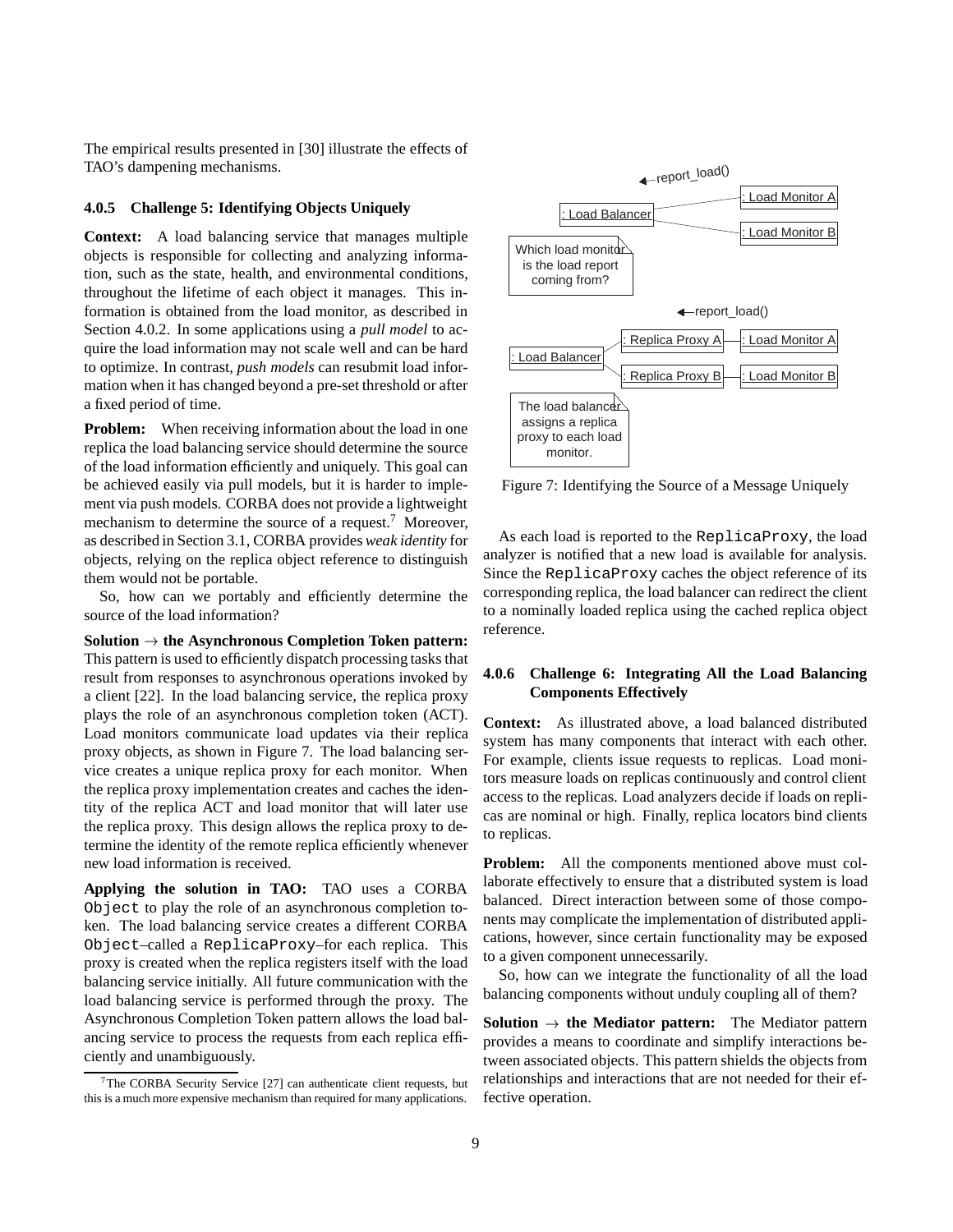A *load balancer* component can be used to tie together all the components listed above. It coordinates all interactions between other components, *i.e.*, it is a mediator. For example, it shields the client from the component interactions necessary to conduct load balancing. Thus, clients can remain unaware of the interactions mediated by the load balancer, which helps to satisfy application transparency requirements.

**Applying the solution in TAO:** As shown in Figure 1, the load balancer in TAO mediates the following types of component interactions:

 **Client binding interactions:** Rather than binding itself to a specific replica that may be highly loaded, TAO's load balancer binds the client to a suitable replica. The load balancer creates an object reference that corresponds to a group of replicas–called an *object group*–being load balanced. Instead of using an object reference that directly refers to a given replica, the client uses the object reference created by the load balancer that represents the appropriate object group. This design causes the client to invoke a request on the load balancer initially, at which point the client is re-bound to a replica chosen by the load balancer.

It is important to note that the CORBA object model was intentionally designed to decouple the object implementation from the object references that clients use to access the implementations. In TAO's load balancing service we exploit this feature of CORBA to hide the particular location, number, and characteristics of the replicas behind an object reference that points clients to the load balancing service. Clients applications are shielded by this extra level of indirection by their ORBs, and use a load balanced object just like any other CORBA object, unaware of the situation except perhaps for the difference in performance.

The load balancer also rebinds the client to another replica by using other components, such as the load monitor. In that case, a client is forwarded back to the load balancer so that the client binding process can be begin again. Thus, load balancing remains completely transparent to client applications.

 **Load monitor and load analyzer interactions:** The load balancer allows the load analyzer to be completely decoupled from load monitors. Load monitors are registered with the load balancer. This design allows the load balancer to receive load reports from each registered load monitor. These load reports are then delegated to the load analyzer for analysis. The means by which these loads were obtained is hidden from the load analyzer.

# **5 Concluding Remarks and Future Work**

This paper describes the design of an adaptive middlewarebased load balancing service developed for the TAO ORB [3]. TAO's load balancing service makes it easier to develop distributed applications in heterogeneous environments by providing application transparency, high flexibility, scalability, run-time adaptability, and interoperability. TAO's load balancing service is based entirely on standard features in CORBA. This implementation demonstrates that CORBA technology has matured to the point where many higher-level services can be developed effectively without requiring extensions to the ORB or its communication protocols.

Exploiting the rich set of primitives available in CORBA still requires specialized skills, however, along with the use of poorly understood features, such as location forwarding. We believe that further research on effective architectures, strategies, and patterns to implement CORBA load balancing services is necessary to advance the state of the art. Below, we outline future work that we are conducting to improve our CORBA load balancing service.

**Server transparency:** It is non-trivial to achieve transparent server load balancing since obtaining feedback from a given replica and controlling it without altering server application code is hard. Fortunately, CORBA-based distributed systems can achieve server transparency by taking advantage of the following recently standardized CORBA features:

 **Portable Interceptors:** Portable interceptors [28, 24] can capture client requests transparently before they are dispatched to an object replica. For example, a *server request interceptor* could be added to the ORB where a given replica runs. Since interceptors reside within the ORB no modification to server application code is necessary, other than registering the interceptor with the ORB when it starts running.

 **CORBA Component Model (CCM):** The CCM [21] introduces *containers* to decouple application component logic from the configuration, initialization, and administration of servers. In the CCM, a container creates the POA and interceptors required to activate and control a component. These are the same CORBA mechanisms used to implement the server components in TAO's load balancing service. The standard CCM containers can be extended to implement automatic load balancing *generically* without changing application component behavior.

**Decentralized load balancing models:** The CORBA-based load balancing architecture described in this paper is based on a *centralized* load balancing model. Specifically, it assumes that one load balancer performs all load balancing tasks for a particular distributed system. This model simplifies the design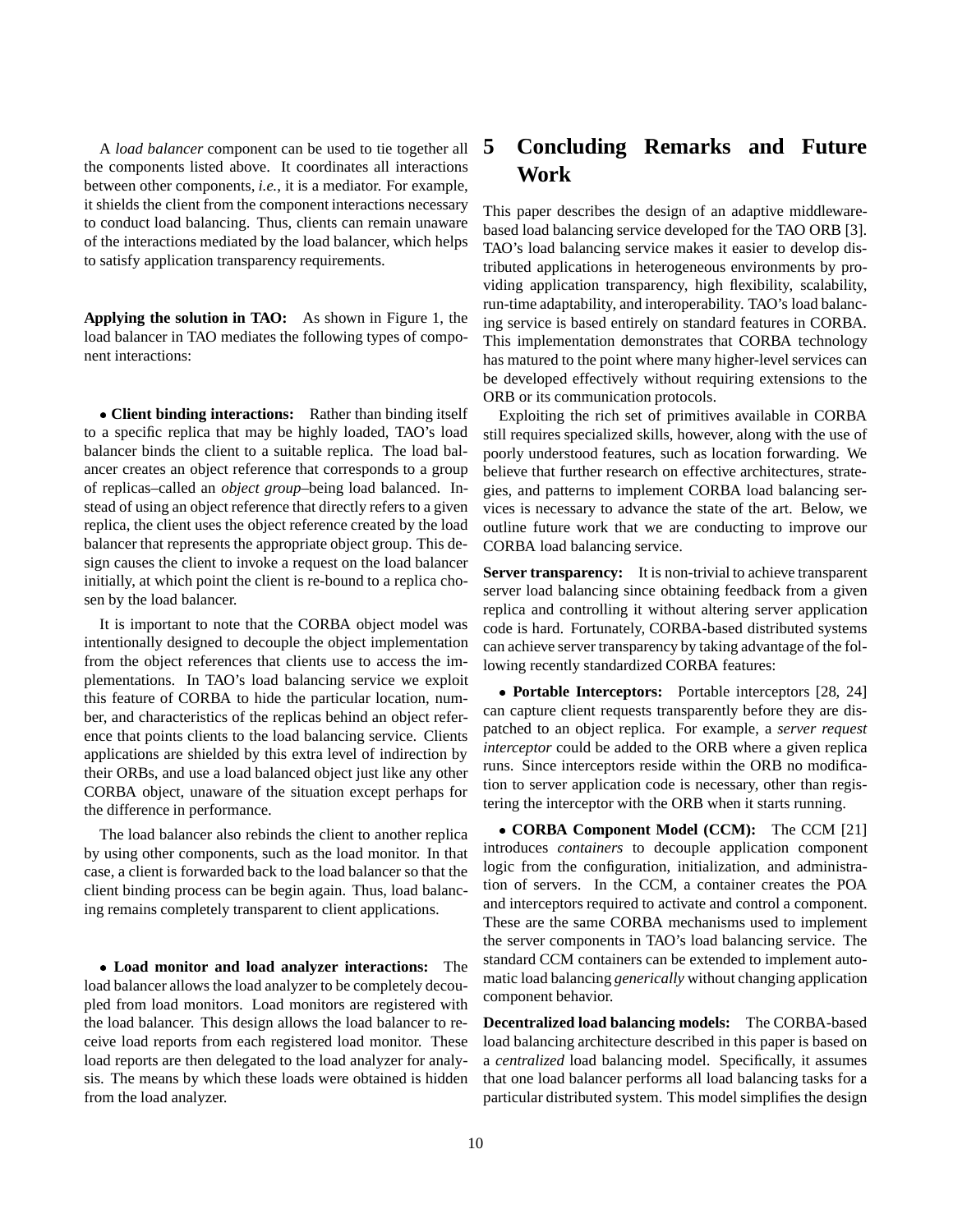and implementation of the load balancer, but introduces a single point of failure, which can impede system reliability and scalability.

One solution is to implement a *cooperative* load balancing service. In this model, load balancing is facilitated through a distributed set of load balancers that collectively form a single *logical* load balancing service. This model has the advantage that a single point of failure does not exist, and that no single bottleneck point exists either. Load balancing decisions would be made cooperatively, *i.e.*, each load balancer could communicate with other balancers to decide how best to balance loads across a given group of replicas.

**Stateful replicas:** Another issue we will address in future work involves load balancing of stateful replicas. To load balance replicas that retain state, some means of maintaining state consistency between replicas is necessary. Techniques used to achieve this consistency include (1) using reliable multicast to share the current state efficiently between multiple replicas, (2) providing hooks within a replica that allow a load balancer to perform state transfers explicitly to another less loaded replica so that request servicing can continue there, or (3) a combination of both (1) and (2). Efficient load balancing of stateful replicas is non-trivial, however, due to the additional load incurred by ensuring state consistency between replicas.

**Load monitoring granularity:** A server can have multiple objects running in it. If there are a many objects in the server then instantiating a load monitor (see Section 4.0.2) for each object may not scale. For example, load monitor resources, such as memory, CPU, and network bandwidth, can starve objects or processes running on the same server.

To improve the scalability of the load balancing system, we plan to support a more scalable load monitoring granularity. Rather than instantiating a load monitor for each object on the server, a single load monitor could be associated with a group of objects that share a common load metric. For example, despite the fact that objects may implement different interfaces, all are load balanced based on CPU utilization.

We believe this design can significantly reduce the amount of resources imposed by adding server load balancing support, *i.e.*, load monitors for a large number of objects residing in the same server. However, it also introduces some complexities to the load monitor implementation. For example, suppose a load balancer detects a high load and issues a load advisory to the shared load monitor. The load monitor must now decide which objects sharing that load monitor should shed their load, *e.g.*, by forcing the client to contact the load balancer so that it can be re-bound to another replica.

Other problems can occur when multiple object groups reside on a single server. Load balancing decisions for one object group may actually interfere with load balancing decisions for another object group. Suppose both object groups are balanced based on CPU load. The load balancer detects low load conditions for the first object group, causing requests to be sent to that object group, which causes the CPU load to increase on the given server. Since the second object group is load balanced based on CPU load, the load balancer will detect a high load on the server due to the increased load caused by the requests sent to the first object group. At this point, the load balancer will cause the second object group to reject requests. Thus, the second object group is starved by the first object group. In this scenario, the two object groups must be load balanced collectively, which implies a common load monitor must be used for both object groups.

**Fault tolerant load balancing:** By using the adaptive CORBA-based load balancing architecture described in this paper, clients that have not been forwarded to replicas can still be denied service. Some form of fault tolerance is therefore needed to prevent this situation. Fortunately, CORBA defines a standard *Fault Tolerance* [20] service to address these types of failures.

Making a load balancing service fault tolerant by means of Fault Tolerant CORBA can alleviate one of the inherent problems with centralized load balancing: its single point of failure. It can also ensure that state within replicas is consistent, in the case of stateful replicas. This capability can simplify a load balancer implementation since the load balancer can delegate the task of ensuring state consistency between replicas to the Fault Tolerance service. One implementation of the CORBA Fault Tolerance service is DOORS [10, 29]. Since DOORS itself is a CORBA service implemented using TAO integrating it with TAO's load balancer should be straightforward.

**Improved quality of service support:** As mentioned in Section 4.0.4, it is hard to ensure that loads across replicas stay balanced evenly when the overall state of distributed systems changes rapidly. For example, several new replicas may be added to an object group dynamically, which cannot be predicted by a load balancer. Likewise, a poorly designed load balancing strategy cannot handle degenerate load balancing conditions, such as unstable replica loads.

Some approaches that can be used to improve the effectiveness of a given load balancing strategy are:

- Take into account past load trends in an effort to anticipate future load conditions.
- Take advantage of sophisticated algorithms based on control theory that are designed specifically to restore system equilibrium when it is perturbed by external forces. In the case of load balancing, external forces could be additional client requests or transient loads generated by other applications running over the network and end-systems.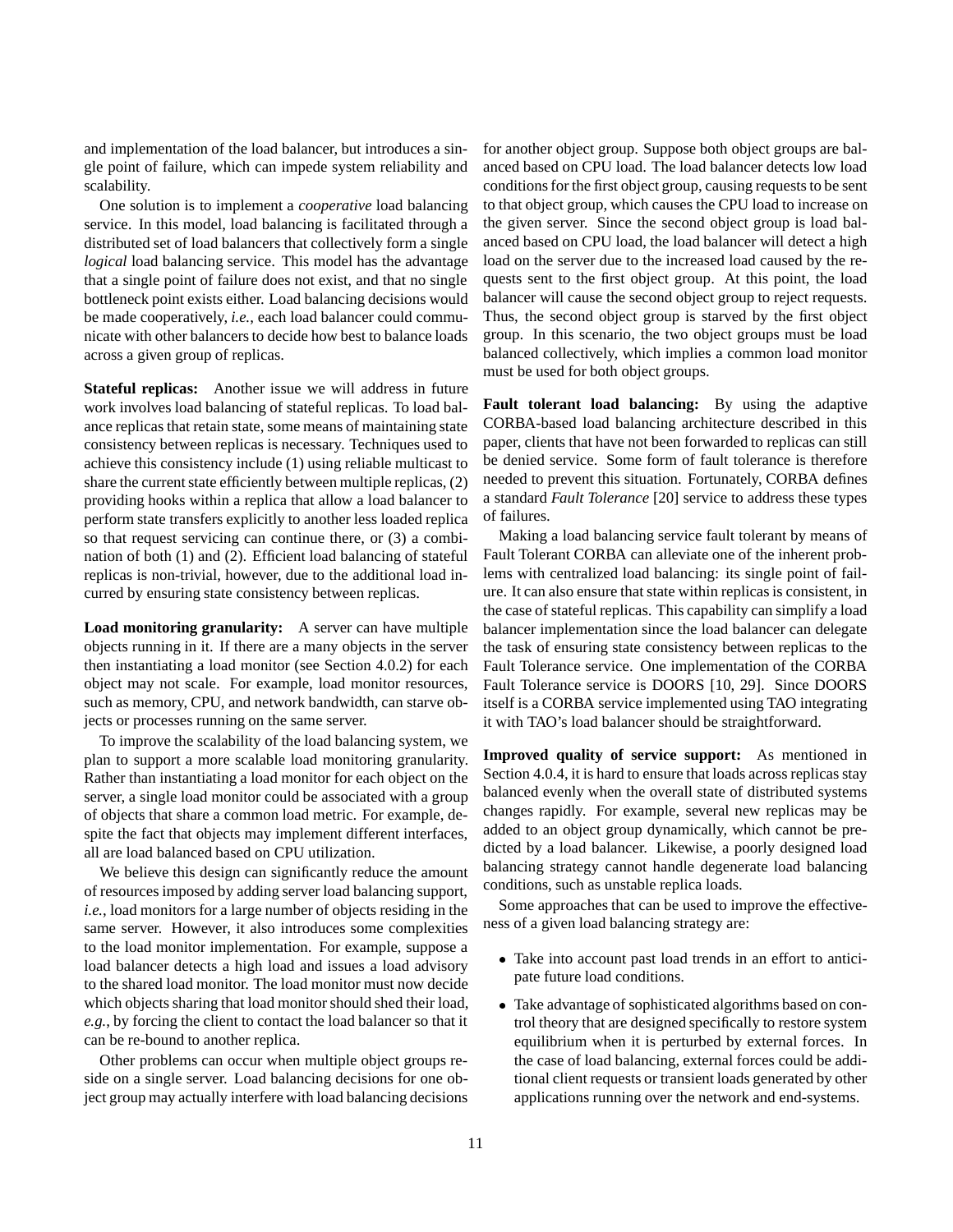These approaches can improve the stability of adaptive load balancing strategies so that they perform better under heavy loads or loads that change rapidly.

**Advanced replica management:** It is common practice to design a service that balances loads across a group of replicas supplied to it by applications explicitly. In particular, TAO's load balancing service described in this paper makes no attempt to control replica lifetime. More advanced solutions, however, can determine how replicas are created and destroyed.

For example, suppose there are only two replicas in a replica group and that their loads are high. Without additional replicas, it may be hard to maintain balanced loads. A load balancing service with the ability to create and destroy replicas ondemand may provide more flexible load balancing strategizes, *e.g.*, a load balancer could create a replica at a third location in an effort to decrease the workload on the two initial replicas.

Those familiar with fault tolerance services may recognize a similarity between their replica management strategies and those of load balancing services. Both types of services can control replica lifetimes, *e.g.*, by creating replicas on-demand. A fault tolerance service requires sufficient replicas to provide fault recovery, while a load balancing service requires enough replicas to provide balanced loads. Although the underlying functionality for each type of service is different, the interface exposed by each service can be similar. Therefore, the IDL interfaces exposed by TAO's next-generation load balancing service under development currently is based largely on the IDL interfaces standardized by the Fault Tolerant CORBA specification [20].

TAO and TAO's load balancing service have been applied to a wide range of distributed applications, including many telecommunication systems, aerospace/military systems, online trading systems, medical systems, and manufacturing process control systems. All the source code, examples, and documentation for TAO, its load balancing service, and its other CORBA services is freely available from URL http://www.cs.wustl.edu/~schmidt/TAO.html. A paper describing the performance of TAO's load balancing service appeared in [30].

## **References**

- [1] Object Management Group, *The Common Object Request Broker: Architecture and Specification*, 2.4 ed., Oct. 2000.
- [2] M. Henning and S. Vinoski, *Advanced CORBA Programming With C++*. Addison-Wesley Longman, 1999.
- [3] D. C. Schmidt, D. L. Levine, and S. Mungee, "The Design and Performance of Real-Time Object Request Brokers," *Computer Communications*, vol. 21, pp. 294–324, Apr. 1998.
- [4] C. D. Gill, D. L. Levine, and D. C. Schmidt, "The Design and Performance of a Real-Time CORBA Scheduling Service," *Real-Time*

*Systems, The International Journal of Time-Critical Computing Systems, special issue on Real-Time Middleware*, vol. 20, To appear 2001.

- [5] T. H. Harrison, D. L. Levine, and D. C. Schmidt, "The Design and Performance of a Real-time CORBA Event Service," in *Proceedings of OOPSLA '97*, (Atlanta, GA), ACM, October 1997.
- [6] F. Kuhns, D. C. Schmidt, and D. L. Levine, "The Design and Performance of a Real-time I/O Subsystem," in *Proceedings of the* <sup>5</sup>th *IEEE Real-Time Technology and Applications Symposium*, (Vancouver, British Columbia, Canada), pp. 154–163, IEEE, June 1999.
- [7] C. O'Ryan, F. Kuhns, D. C. Schmidt, O. Othman, and J. Parsons, "The Design and Performance of a Pluggable Protocols Framework for Real-time Distributed Object Computing Middleware," in *Proceedings of the Middleware 2000 Conference*, ACM/IFIP, Apr. 2000.
- [8] D. C. Schmidt, S. Mungee, S. Flores-Gaitan, and A. Gokhale, "Software Architectures for Reducing Priority Inversion and Non-determinism in Real-time Object Request Brokers," *Journal of Real-time Systems, special issue on Real-time Computing in the Age of the Web and the Internet*, To appear 2001.
- [9] A. B. Arulanthu, C. O'Ryan, D. C. Schmidt, M. Kircher, and J. Parsons, "The Design and Performance of a Scalable ORB Architecture for CORBA Asynchronous Messaging," in *Proceedings of the Middleware 2000 Conference*, ACM/IFIP, Apr. 2000.
- [10] B. Natarajan, A. Gokhale, D. C. Schmidt, and S. Yajnik, "DOORS: Towards High-performance Fault-Tolerant CORBA," in *Proceedings of the 2*nd *International Symposium on Distributed Objects and Applications (DOA 2000)*, (Antwerp, Belgium), OMG, Sept. 2000.
- [11] A. Gokhale and D. C. Schmidt, "Measuring the Performance of Communication Middleware on High-Speed Networks," in *Proceedings of SIGCOMM '96*, (Stanford, CA), pp. 306–317, ACM, August 1996.
- [12] D. C. Schmidt and C. Cleeland, "Applying Patterns to Develop Extensible ORB Middleware," *IEEE Communications Magazine*, vol. 37, April 1999.
- [13] I. Pyarali, C. O'Ryan, D. C. Schmidt, N. Wang, V. Kachroo, and A. Gokhale, "Using Principle Patterns to Optimize Real-time ORBs," *Concurrency Magazine*, vol. 8, no. 1, 2000.
- [14] O. Othman, C. O'Ryan, and D. C. Schmidt, "The Design of an Adaptive CORBA Load Balancing Service," *IEEE Distributed Systems Online*, vol. 2, Apr. 2001.
- [15] Object Management Group, *Persistent State Service 2.0 Specification*, OMG Document orbos/99-07-07 ed., July 1999.
- [16] D. C. Schmidt, V. Kachroo, Y. Krishnamurthy, and F. Kuhns, "Applying QoS-enabled Distributed Object Computing Middleware to Next-generation Distributed Applications," *IEEE Communications Magazine*, vol. 20, Oct. 2000.
- [17] L. R. Welch, B. A. Shirazi, B. Ravindran, and C. Bruggeman, "DeSiDeRaTa: QoS Management Technology for Dynamic, Scalable, Dependable Real-Time Systems," in *IFACs 15th Symposium on Distributed Computer Control Systems (DCCS98)*, IFAC, 1998.
- [18] IONA Technologies, "Orbix 2000." www.iona-iportal.com/suite/orbix2000.htm.
- [19] L. Moser, P. Melliar-Smith, and P. Narasimhan, "A Fault Tolerance Framework for CORBA," in *International Symposium on Fault Tolerant Computing*, (Madison, WI), pp. 150–157, June 1999.
- [20] Object Management Group, *Fault Tolerant CORBA Specification*, OMG Document orbos/99-12-08 ed., December 1999.
- [21] BEA Systems, *et al.*, *CORBA Component Model Joint Revised Submission*. Object Management Group, OMG Document orbos/99-07-01 ed., July 1999.